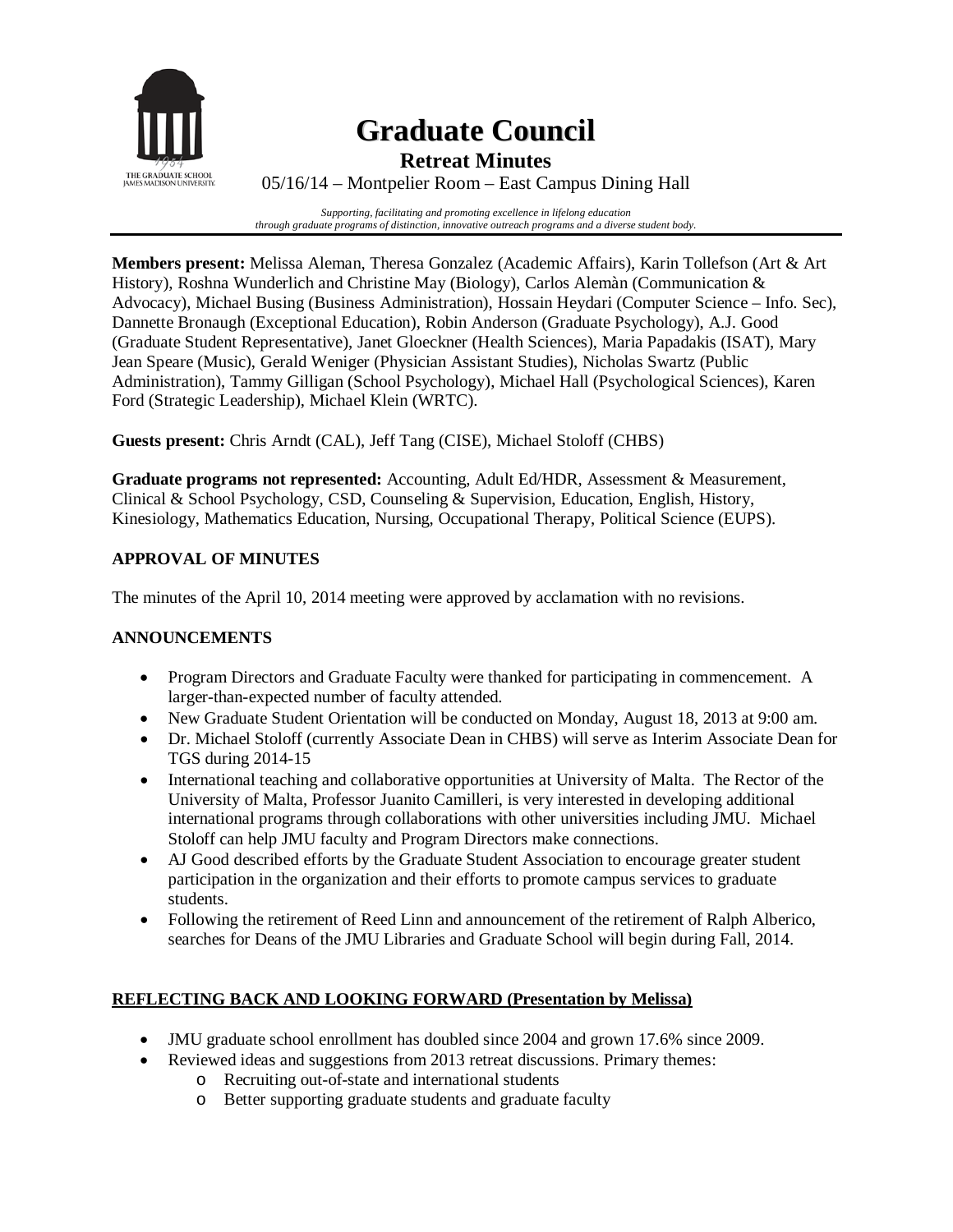- o Culture shift needed: Focus greater attention at JMU on graduate programs; seek greater support of graduate students by student affairs
- Reviewed Graduate School Strategic Communication Plan
	- o Plan developed after analysis of current communications at JMU and an examination of peer institutions
	- o Plan included:
		- Effective use of social media and dynamic websites
		- Identification of various target audiences and tailoring messages to identified groups
		- Identification of key aspirational themes for JMU graduate programs; What is unique about the JMU experience?
		- **Highlight student and faculty achievements, and present data that demonstrates** program quality and student success

#### **STRATEGIC COMMUNICATION PLANNING DISCUSSION**

Participants were organized into groups based on discipline to identify and discuss:

- Key recruitment goals.
- Target audiences and messages that must be conveyed.
- Partners (such as Outreach and Engagement) who can help with recruiting efforts.

Groups presented a summary of their discussion. While most agreed they want to receive an adequate number of well-prepared applicants, the target audiences and messages that need to be conveyed vary across programs. Various approaches to marketing and recruitment employed by different programs were discussed. Ideas expressed during these discussions will inform future marketing and recruitment.

Discussion continued with conversations about obstacles and concerns regarding recruitment and orienting new students. The issues raised included:

- The need for additional graduate and doctoral assistantships.
- Financial support for thesis and dissertation projects.
- Concerns regarding support for student scholarship in IRB processes.
- The need for more time to talk with potential program applicants.
- The need to clarify how GA activities contribute to professional development to craft meaningful assistantship experiences.

## **60TH ANNIVERSARY OF GRADUATE EDUCATION AT JMU**

2014-15 will be the  $60<sup>th</sup>$  year of Graduate Education at JMU. Melissa asked for suggestions regarding how we can celebrate, highlight, and leverage this occasion.

Melissa thanked all of those present for attending and asked all program directors to share a story or testimonial with the graduate school to aid in communicating our presence at JMU and beyond. She encouraged those present to send ideas on how The Graduate School can help promote graduate programs on the TGS website.

#### **2014-2015 MEETING DATES (2:00 – 3:30 P.M.)**